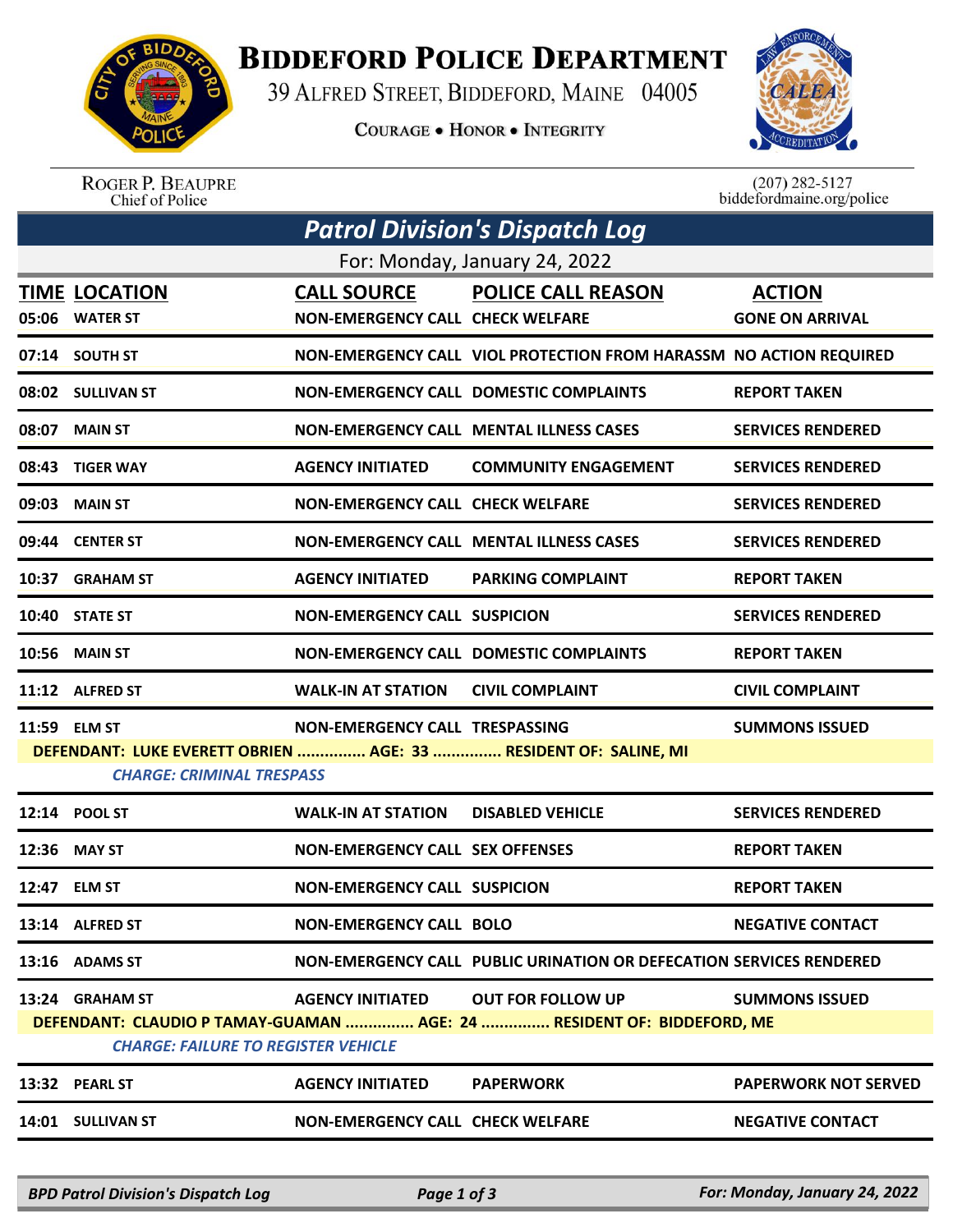|       | <b>TIME LOCATION</b>                                                               | <b>CALL SOURCE</b>                                                               | <b>POLICE CALL REASON</b>                                                                              | <b>ACTION</b>                |
|-------|------------------------------------------------------------------------------------|----------------------------------------------------------------------------------|--------------------------------------------------------------------------------------------------------|------------------------------|
|       | 14:15 CLEAVES ST                                                                   | E-911 CALL                                                                       | <b>DISTURBANCE / NOISE</b>                                                                             | <b>UNFOUNDED</b>             |
|       | 14:52 ROBERTS ST                                                                   | <b>NON-EMERGENCY CALL SUSPICION</b>                                              |                                                                                                        | <b>SERVICES RENDERED</b>     |
|       | 15:10 ELM ST                                                                       | <b>AGENCY INITIATED</b>                                                          | <b>OUT FOR FOLLOW UP</b>                                                                               | <b>SERVICES RENDERED</b>     |
|       | 15:15 AUTUMN LN                                                                    | <b>AGENCY INITIATED</b>                                                          | <b>SUSPICION</b>                                                                                       | <b>SERVICES RENDERED</b>     |
| 15:40 | <b>PIERSONS LN</b>                                                                 | <b>AGENCY INITIATED</b>                                                          | <b>OUT FOR FOLLOW UP</b>                                                                               | <b>SERVICES RENDERED</b>     |
| 15:43 | <b>ALFRED ST</b>                                                                   | <b>NON-EMERGENCY CALL CIVIL COMPLAINT</b>                                        |                                                                                                        | <b>CIVIL COMPLAINT</b>       |
| 15:53 | <b>MAY ST + HARVARD ST</b><br><b>30 YEAR-OLD OPERATOR FROM BIDDEFORD, ME</b>       | <b>AGENCY INITIATED</b><br><b>TRAFFIC WARNING: SPEEDING 10-14 MPH OVER LIMIT</b> | <b>TRAFFIC ENFORCEMENT</b><br><b>TRAFFIC WARNING: FAILING TO PRODUCE EVIDENCE OF VEHICLE INSURANCE</b> | <b>WARNING ISSUED</b>        |
| 15:55 | <b>MEDICAL CENTER DR</b>                                                           | <b>AGENCY INITIATED</b>                                                          | <b>COMMUNITY ENGAGEMENT</b>                                                                            | <b>SERVICES RENDERED</b>     |
|       | 16:04 ALFRED ST<br><b>40 YEAR-OLD OPERATOR FROM BIDDEFORD, ME</b>                  | <b>AGENCY INITIATED</b><br><b>TRAFFIC WARNING: FAILURE TO REGISTER VEHICLE</b>   | <b>TRAFFIC ENFORCEMENT</b>                                                                             | <b>WARNING ISSUED</b>        |
|       | 16:28 EDWARDS AVE + ALFRED ST<br>55 YEAR-OLD OPERATOR FROM BIDDEFORD, ME           | <b>AGENCY INITIATED</b><br><b>TRAFFIC WARNING: SPEEDING 10-14 MPH OVER LIMIT</b> | <b>TRAFFIC ENFORCEMENT</b>                                                                             | <b>WARNING ISSUED</b>        |
| 16:29 | <b>CRESCENT ST + SOUTH ST</b>                                                      | <b>NON-EMERGENCY CALL BOLO</b>                                                   |                                                                                                        | <b>GONE ON ARRIVAL</b>       |
|       | 16:36 HILLS BEACH RD                                                               | <b>E-911 CALL</b>                                                                | 911 MISUSE                                                                                             | <b>SERVICES RENDERED</b>     |
|       | 16:50 ALFRED ST + GRAHAM ST                                                        | <b>AGENCY INITIATED</b>                                                          | <b>OUT FOR FOLLOW UP</b>                                                                               | <b>NO ACTION REQUIRED</b>    |
|       | 16:53 GRAHAM ST + ALFRED ST                                                        | <b>AGENCY INITIATED</b>                                                          | <b>OUT FOR FOLLOW UP</b>                                                                               | <b>SERVICES RENDERED</b>     |
|       | 17:00 ELM ST + TRAVERS ST<br><b>18 YEAR-OLD OPERATOR FROM NORTH CHELMSFORD, MA</b> | <b>AGENCY INITIATED</b>                                                          | <b>TRAFFIC ENFORCEMENT</b><br><b>TRAFFIC WARNING: OPERATING WITHOUT HEADLIGHTS AFTER DARK</b>          | <b>WARNING ISSUED</b>        |
|       | 17:01 BEACON AVE                                                                   | E-911 CALL                                                                       | <b>MENTAL ILLNESS CASES</b>                                                                            | <b>SERVICES RENDERED</b>     |
|       | 17:04 SOUTH ST                                                                     |                                                                                  | NON-EMERGENCY CALL ATTEMPTED/THREATENED SUICIDE SERVICES RENDERED                                      |                              |
|       | 17:17 GREEN ST                                                                     | E-911 CALL                                                                       | 911 MISUSE                                                                                             | <b>SERVICES RENDERED</b>     |
|       | <b>17:42 MAIN ST</b>                                                               | <b>NON-EMERGENCY CALL BOLO</b>                                                   |                                                                                                        | <b>NEGATIVE CONTACT</b>      |
|       | 18:01 MAIN ST                                                                      | <b>AGENCY INITIATED</b>                                                          | <b>OUT FOR FOLLOW UP</b>                                                                               | <b>NEGATIVE CONTACT</b>      |
|       | <b>18:09 MAIN ST</b>                                                               | <b>NON-EMERGENCY CALL ALARM - POLICE</b>                                         |                                                                                                        | <b>BUILDING CHECK/SECURE</b> |
|       | 18:29 MAPLEWOOD AVE                                                                | <b>AGENCY INITIATED</b>                                                          | <b>COMMUNITY ENGAGEMENT</b>                                                                            | <b>SERVICES RENDERED</b>     |
|       | 18:29 STATE ST                                                                     | <b>NON-EMERGENCY CALL CIVIL COMPLAINT</b>                                        |                                                                                                        | <b>CIVIL COMPLAINT</b>       |
|       |                                                                                    |                                                                                  |                                                                                                        |                              |